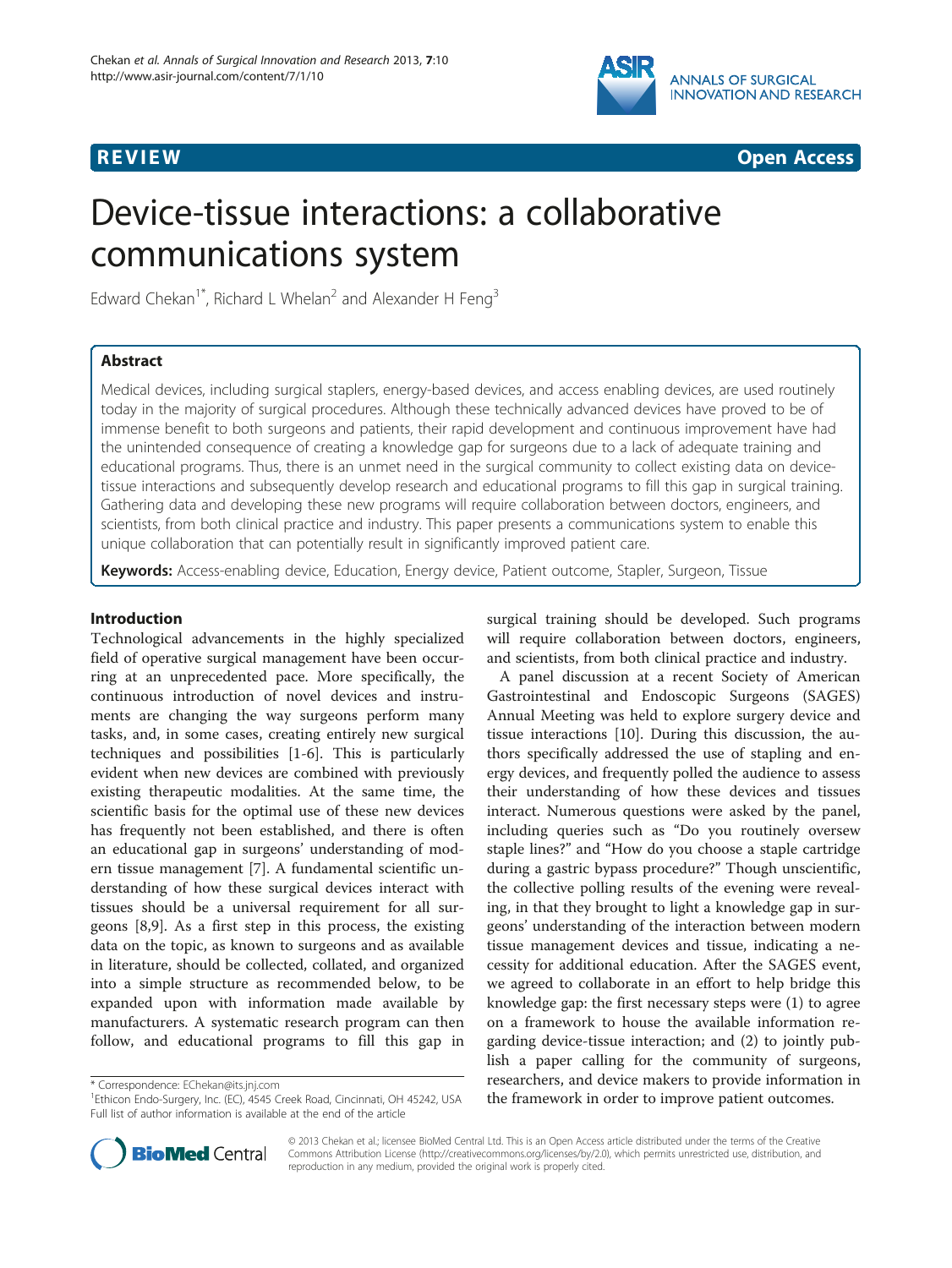Achieving optimal patient outcomes is the goal of every surgeon. The successful outcome of a surgical problem ultimately involves many layers of interactions, including interacting with third party payers, the patients and their families. At the deepest level, there is the complex interaction of numerous devices with tissue. Here, there is a complex web of technologies that must be managed in order to achieve the desired overall therapeutic result. Moreover, during the moments in which each device is applied to a specific piece of tissue, there is a specific result for each of these actions. These are the actions that we are describing as the device/tissue interaction.

The purpose of this paper is to define the framework for discussion around the device/tissue interaction in order to organize the scientific literature that is currently available on the topic. A framework, or common ground, will help to drive conversation, collaboration, and innovation, and ultimately result in positive/optimal patient outcomes. In addition, it will serve to point out areas requiring further study.

# Device-tissue interactions – a framework Device

An unwieldy list of devices and device characteristics can be created if all devices used in the operating room are considered (e.g., staplers, cautery instruments, trocars, mesh, sponges, scissors, scalpels, hand instruments, cameras, implants, bags, manipulators, and many more, not to mention those instruments which do not have direct patient contact). Consequently, in order to address the most immediate educational gaps first, this paper will focus on those device groups that are considered to be: (1) critical (used in important operative tasks); (2) compound (used for more than one operative job and across most operative procedures); and (3) complex (comprised of many interconnecting components).

To this end, three specific device categories familiar to most surgeons can be used as examples: namely, stapling, energy-based, and access-enabling devices. Stapling devices are defined as those instruments designed to simultaneously appose two edges of tissue and deliver a line of staples, thus securing the tissue apposition and, in turn, promoting healing (these devices may also transect tissue as part of their function). Energy devices are those devices that are electrically activated and serve to transfer electrical, or ultrasonic, energy from the device to the tissue; their function is to cut and/or coagulate tissue in surgery. Finally, access-enabling devices are designed to provide access to the specific operative space (e.g., abdominal, thoracic) and adequate domain to perform necessary tissue manipulation while minimizing tissue trauma.

Although stapling, energy-based, and access-enabling devices are designed to perform distinctly different functions, there exist certain knowledge elements common to each category that when utilized in practice can help to achieve an optimal patient outcome, irrespective of the specific device. However, a lack of awareness of these elements by many surgeons constitutes part of the previously described knowledge gap that needs to be addressed. In the simplest form, these common elements are as follows: knowing what type of unit the device uses, understanding the intended outcome of the device, and knowing which type of device embodies that function. (See Additional file [1](#page-2-0): Table S1 for this list).

# Tissue

A wide variety of tissues are encountered in every operative procedure and the characteristics of these tissues can vary based on a patient's co-morbid conditions. Categories that help to differentiate tissue include intrinsic tissue properties and extrinsic blood supply (i.e., perfusion). Tissue properties can then be broken down into mechanical (i.e., liquid versus air versus solid components) and biochemical properties (i.e., protein content, metabolic profile). Manipulating adequately perfused tissue can be expected to have a different outcome versus poorly perfused tissue.

## Device-tissue interaction

Finally, there is the dynamic and complex process that occurs when devices and tissues interact. The goal of this interaction is to achieve the desired patient outcome through the gentle and precise manipulation of various types of tissue, which will reduce tissue injury and promote healing. Consideration of this kinematic involvement by itself adds another layer of knowledge that is an opportunity for exploration– for example, the resultant tissue compression or tension during the use of stapling devices [\[11\]](#page-2-0) or resultant heat and/or motion for energy devices during surgery.

A more complete list of questions and knowledge areas for each of the areas described above are presented in Additional file [2:](#page-2-0) Table S2, Additional file [3:](#page-2-0) Table S3 and Additional file [4:](#page-2-0) Table S4.

By exploring these areas in detail, clinicians, biologists, and engineers can contribute to better patient care by expanding the collective knowledge base of device-tissue interactions. Indeed, we believe this endeavor requires both clinicians and industry working together in concert, as neither has appropriate resources when working in isolation. When surgeons and industry pool their respective knowledge and experience, a successful device can be created that will be more effective for the surgeon and benefit patients by improving clinical outcomes. This endeavor represents an opportunity for a unique collaboration that can potentially result in significantly improved patient care.